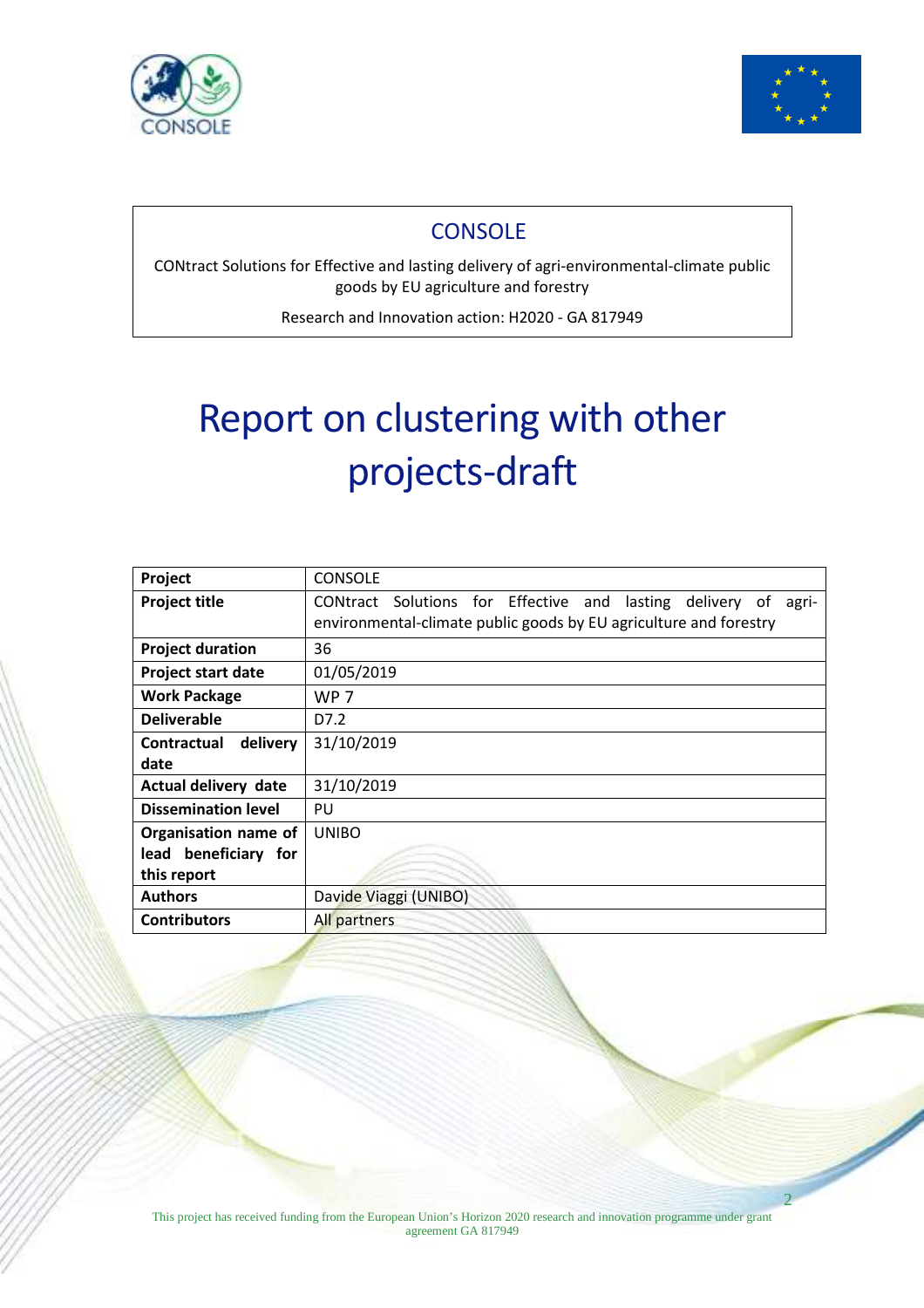



## **Quality assurance**

To ensure the quality and correctness of this deliverable, we implied an internal review and validation process. The deliverable was drafted by the work package leader (UNIBO). All partners contributed to it and reviewed the overall draft. Finally, the semi-final version was submitted to the project coordinator, for a final review and validation.

| Edition | <b>Date</b> | <b>Status</b> | Author                | Justification                   |
|---------|-------------|---------------|-----------------------|---------------------------------|
| V.0     | 28/10/2019  | Draft         | <b>UNIBO</b>          | Creation of the<br>document     |
| V.1     | 30/10/2019  | Semi-final    | $UNIBO + all partner$ | Review of the<br>document       |
| V.2     | 31/10/2019  | Final         | <b>UNIBO</b>          | Finalization of the<br>document |

# **Project Consortium**

| N <sup>2</sup> | Participant organisation name                                                                                          | Country                |
|----------------|------------------------------------------------------------------------------------------------------------------------|------------------------|
| $\mathbf{1}$   | ALMA MATER STUDIORUM - UNIVERSITA DI BOLOGNA                                                                           | T                      |
| $\overline{2}$ | REGIONE EMILIA ROMAGNA                                                                                                 | $\mathsf{I}\mathsf{T}$ |
| $\overline{3}$ | CONSORZIO DELLA BONIFICA DELLA ROMAGNA OCCIDENTALE                                                                     | IT                     |
| 4              | UNIVERSITAET FUER BODENKULTUR WIEN                                                                                     | AT                     |
| 5              | Ecorys Brussels N.V.                                                                                                   | <b>BE</b>              |
| 6              | EUROPEAN LANDOWNERS ORGANIZATION                                                                                       | <b>BE</b>              |
| $\overline{7}$ | ASSOCIATION OF AGRI-ENVIRONMENTAL FARMERS                                                                              | <b>BG</b>              |
| 8              | INSTITUTE OF AGRICULTURAL ECONOMICS                                                                                    | <b>BG</b>              |
| 9              | JOHANN HEINRICH VON THUENEN-INSTITUT, BUNDESFORSCHUNGSINSTITUT<br><b>FUER</b><br>LAENDLICHE RAEUME, WALD UND FISCHEREI | DE                     |
| 10             | <b>EVENOR TECH SL</b>                                                                                                  | <b>ES</b>              |
| 11             | ASOCIACIÓN AGRARIA JÓVENES AGRICULTORES DE SEVILLA                                                                     | <b>ES</b>              |
| 12             | UNIVERSIDAD POLITECNICA DE MADRID                                                                                      | <b>ES</b>              |
| 13             | LUONNONVARAKESKUS                                                                                                      | F1                     |
| 14             | ASSEMBLEE DES REGIONS EUROPEENNES FRUITIERES LEGUMIERES ET<br><b>HORTICOLES</b>                                        | <b>FR</b>              |
| 15             | <b>ASSOCIATION TRAME</b>                                                                                               | <b>FR</b>              |
| 16             | <b>CENTRE NATIONAL DE LA RECHERCHE SCIENTIFIQUE CNRS</b>                                                               | <b>FR</b>              |
| 17             | INSTITUT NATIONAL DE LA RECHERCHE AGRONOMIQUE                                                                          | <b>FR</b>              |
| 18             | UNIVERSITY COLLEGE CORK - NATIONAL UNIVERSITY OF IRELAND, CORK                                                         | IE                     |
| 19             | <b>UNIVERSITA DI PISA</b>                                                                                              | T                      |

This project has received funding from the European Union's Horizon 2020 research and innovation programme under grant agreement GA 817949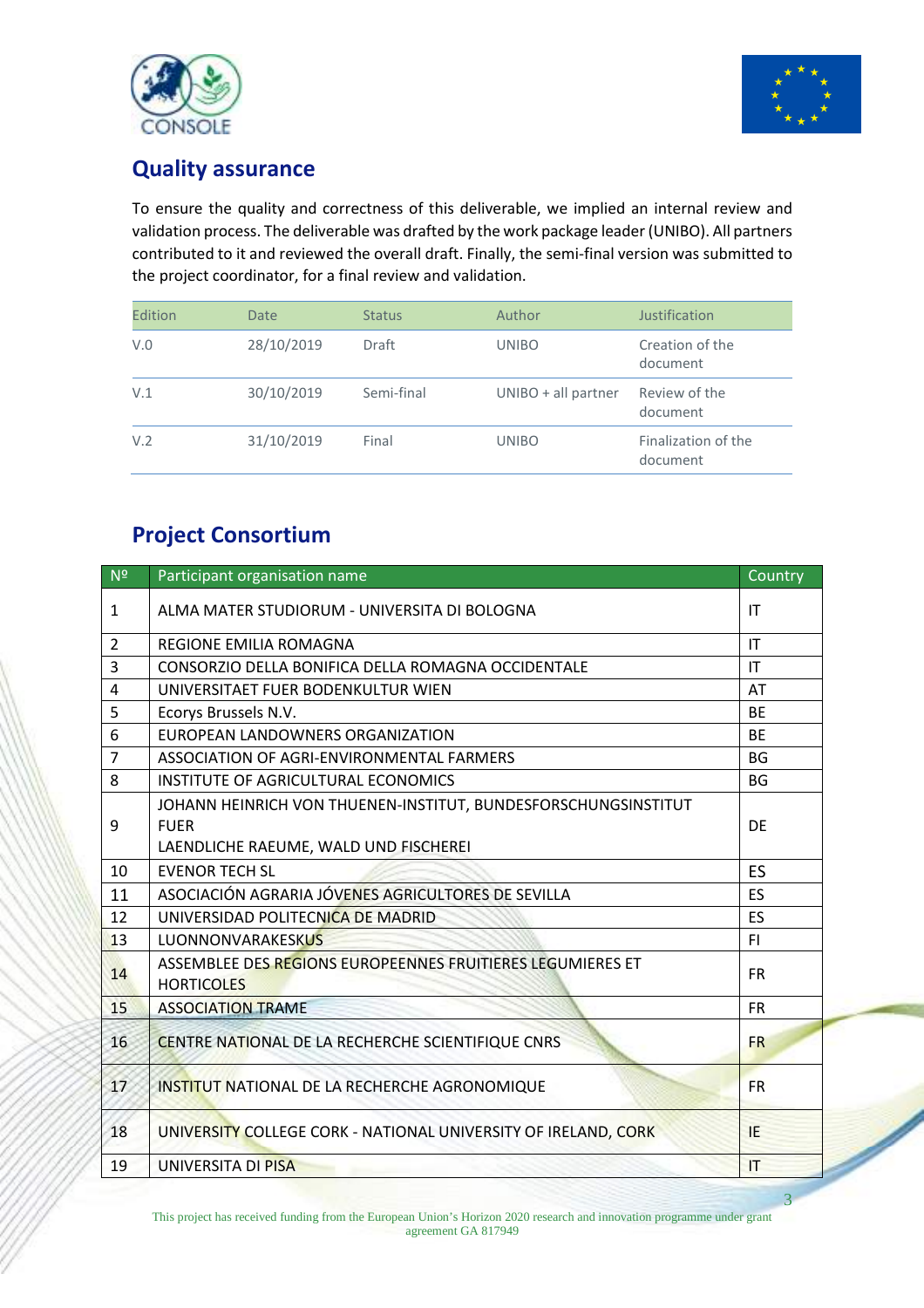



 $\overline{\phantom{a}}$ 

| 20 | ZEMNIEKU SAEIMA                             | LV        |
|----|---------------------------------------------|-----------|
| 21 | STICHTING VU                                | NL        |
| 22 | STICHTING HET WERELD NATUUR FONDS-NEDERLAND | <b>NL</b> |
| 23 | SZKOLA GLOWNA GOSPODARSTWA WIEJSKIEGO       | PL        |
| 24 | UNIVERSITY OF LEEDS                         | UK        |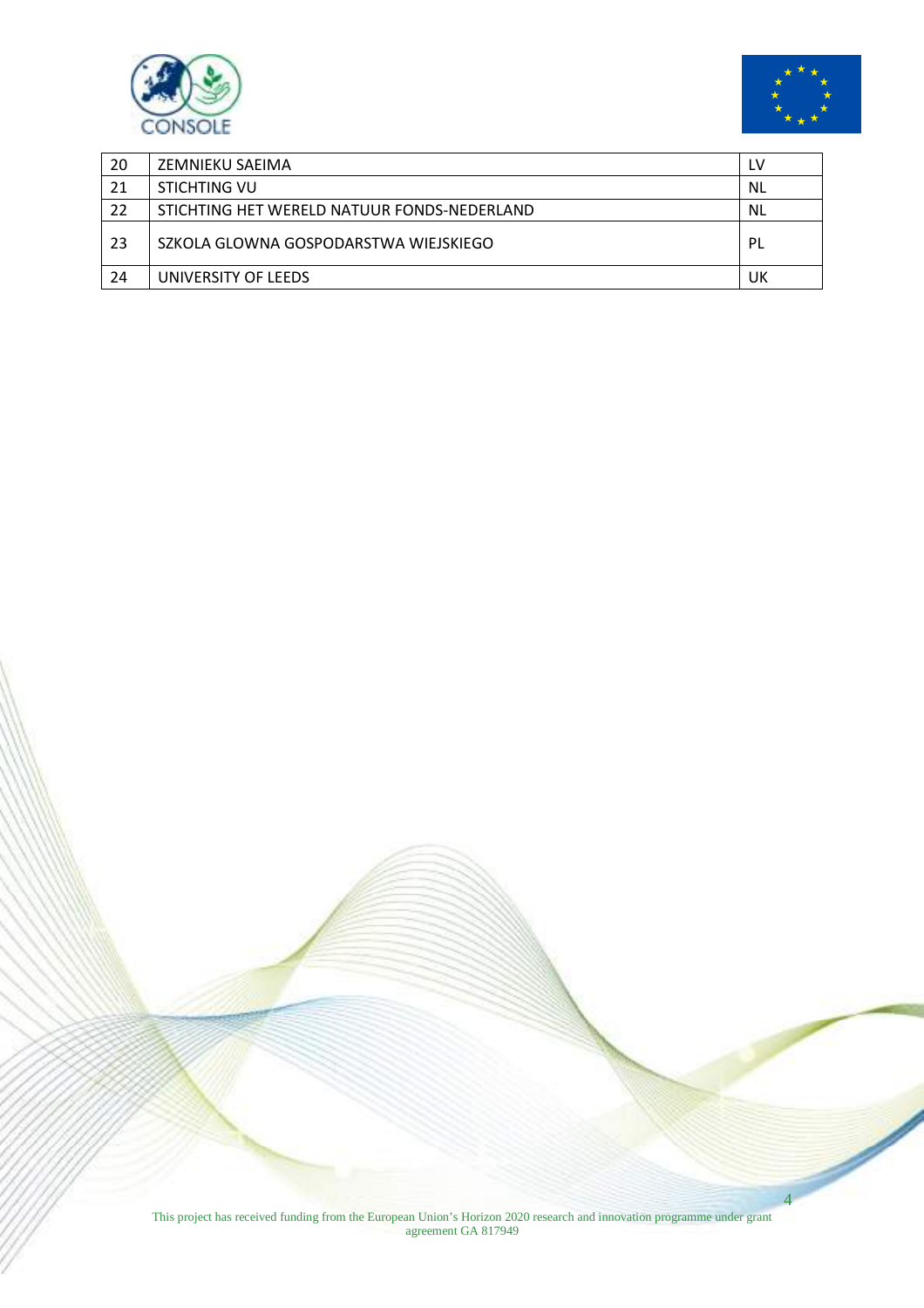



# Table of contents

| $\mathbf{1}$   |     |                                                                                  |  |  |  |  |  |
|----------------|-----|----------------------------------------------------------------------------------|--|--|--|--|--|
| $\overline{2}$ |     | Activities carried out in period M1-M6 to support coordination among projects  6 |  |  |  |  |  |
| 3              |     |                                                                                  |  |  |  |  |  |
| 3.1            |     |                                                                                  |  |  |  |  |  |
|                | 3.2 |                                                                                  |  |  |  |  |  |
|                | 3.3 |                                                                                  |  |  |  |  |  |
|                | 3.4 |                                                                                  |  |  |  |  |  |
|                | 3.5 |                                                                                  |  |  |  |  |  |
|                | 3.6 |                                                                                  |  |  |  |  |  |
|                | 3.7 |                                                                                  |  |  |  |  |  |
|                | 3.8 |                                                                                  |  |  |  |  |  |
|                | 3.9 |                                                                                  |  |  |  |  |  |
| 4              |     |                                                                                  |  |  |  |  |  |
| 5              |     |                                                                                  |  |  |  |  |  |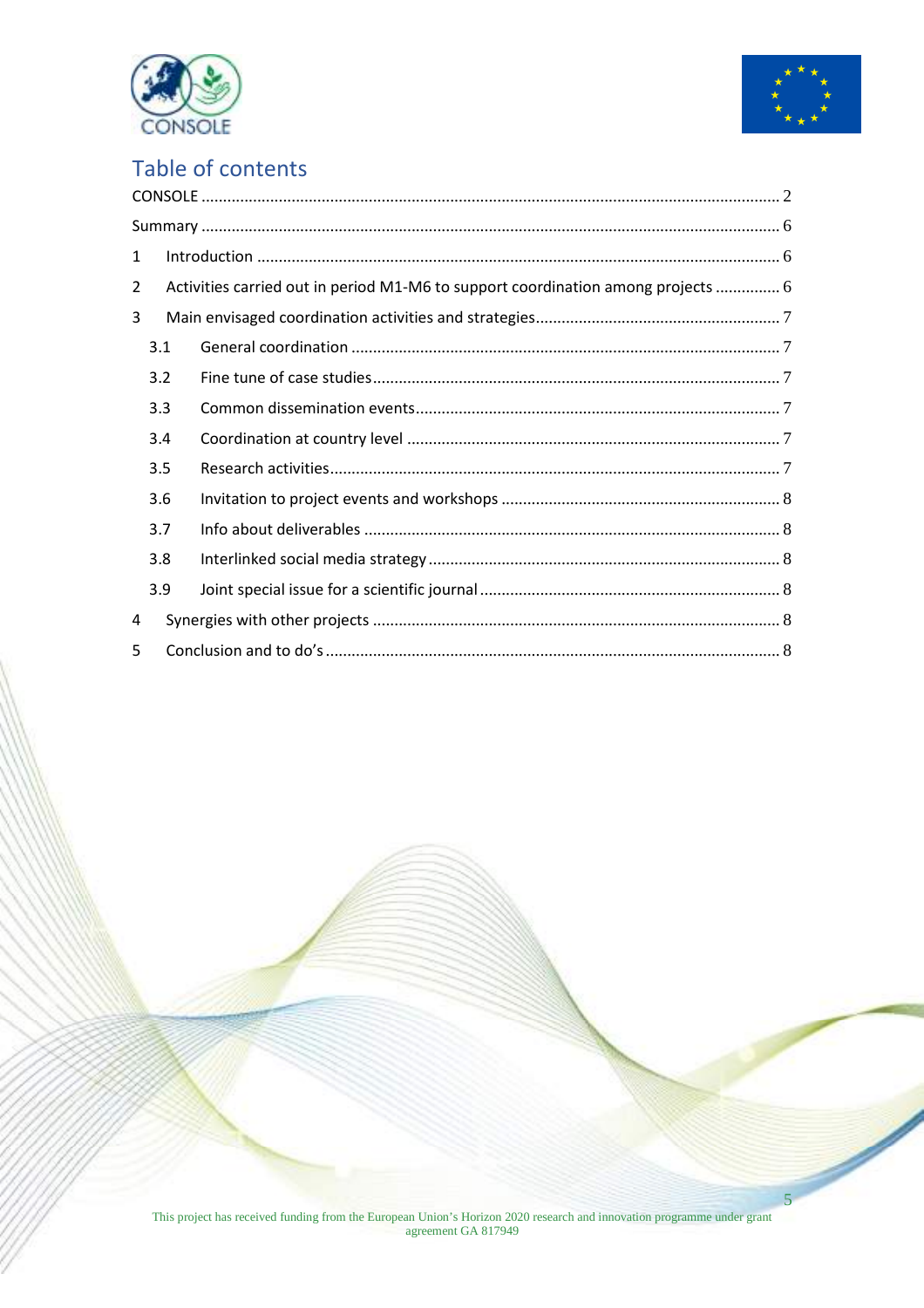



## Summary

This deliverable provides information about coordination with sister projects funded under the topic RUR03. In particular, it lists actions taken during the first 6 months to encourage coordination and the main points agreed with the other projects.

## 1 Introduction

This deliverable provides information about coordination with sister projects funded under the topic RUR03.

Activities aimed at this coordination are described as Task 7.1 in the DoA of the project:

"Task 7.1 Management of collaboration with other projects funded under the same topic (M1- M36)

Leader: UNIBO

Clustering with other projects funded under the same topic will involve the following activities: a) early contacts among project coordinators and facilitation of connections among partners working in the same country; b) update about deliverables and planned activities; c) reciprocal participation of coordinators in ABs of the other projects; d) joint dissemination activities, including 1 lunch seminar at the EU Commission, at least 1 organised sessions at a major academic event, consideration of one joint special issue for a journal; e) connection and diffusion of information through website and social networks."

In particular, this document lists actions taken during the first 6 months of the project activities to establish contacts and encourage coordination with the project EFFECT and CONTRACTS2.0, as well as the main points agreed up to month 6 with the other projects.

# 2 Activities carried out in period M1-M6 to support coordination among projects

In order to boost coordination among the three projects, the following activities have been carried out:

- physical meeting at the Coordinators' day organised on the 6 June 2019 in Brussels, among the 3 project coordinators and with the policy officer;
- a skype meeting on 23 September 2019 to fine tune reciprocal initiatives and prepare the following meeting in Brussels;
- physical meeting in the morning of 16 October 2019 in Brussels, among the 3 project coordinators;
- physical meeting in the afternoon of 16 October 2019 in Brussels, in the occasion of presentation of the 3 projects to DG AGRi staff; the participants includes the coordinators, the two project officers and the policy officer, three staff from DG Agri.

6 In addition, the coordination strategy has been discussed at the two subsequent project meetings in Seville and Amsterdam, with a dedicated session.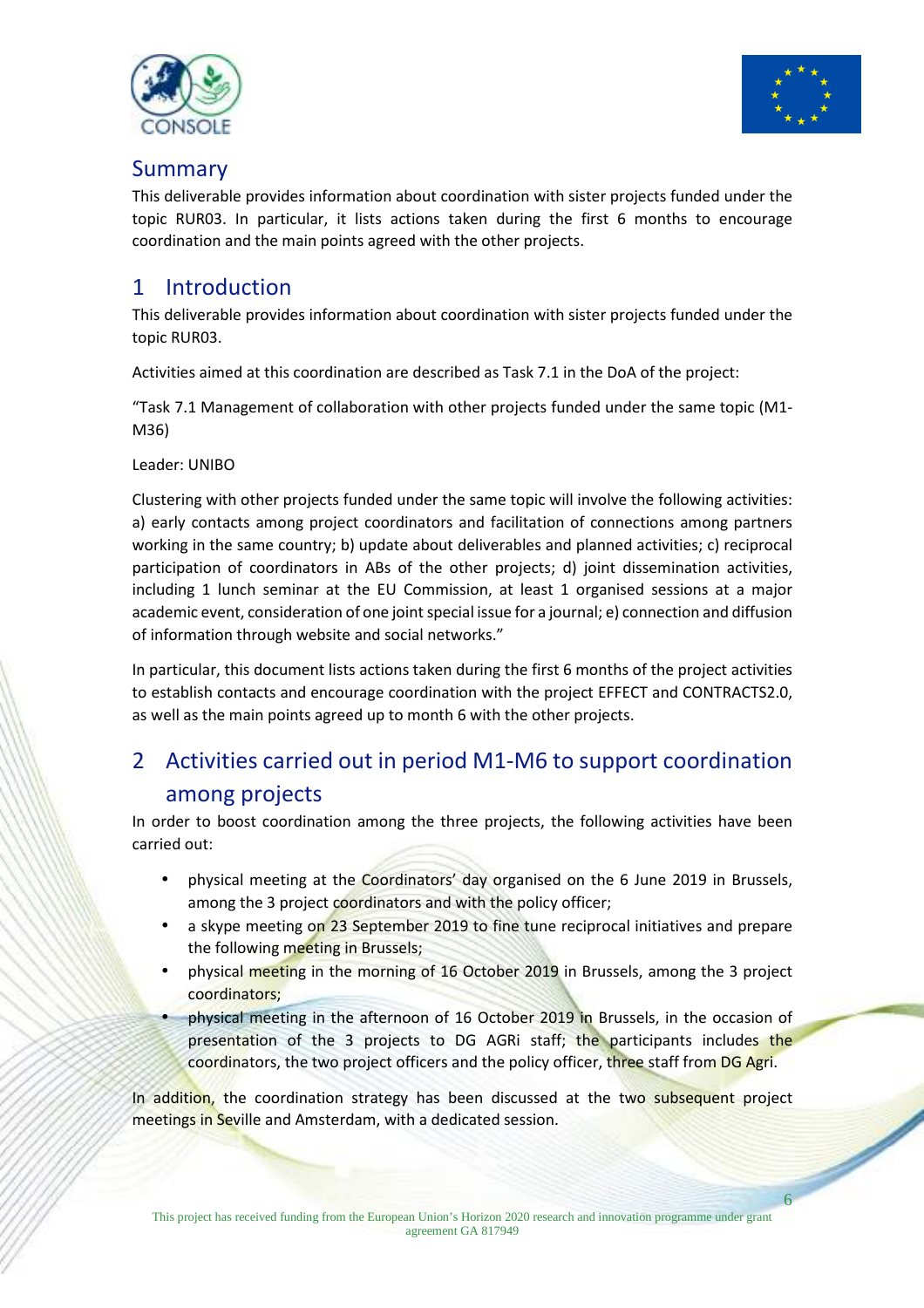



## 3 Main envisaged coordination activities and strategies

#### 3.1 General coordination

In order to promote general coordination, the list of CONSOLE partners with main scientific contacts have been shared with the other projects. The dissemination WP leader in CONSOLE has been put in contacts with the others and invited to the meeting on the 16/10 morning (hosted by ELO). A log register of common activities and initiatives will be set up.

#### 3.2 Fine tune of case studies

Al projects work with case studies. In order to minimise overlapping and ensure a coverage of the EU as wide as possible, the list of case studies has been exchange and fine tuning of case choice has been planned. In addition, the activities to be carried out at the case study level have ben clarfied, in such a way as to avoid duplications even when the same area/measure is concerned. In particular, the notion of case study in CONSOLE relates to a light diagnostics of cases of contracts implementation; this does not overlap with the more in-depth approahc taken by the other projects.

At the moment of writing this report the only detcted overlap relates to the UK case.

#### 3.3 Common dissemination events

It has been agred to consider common dissemination events. There will be two levels.

The first concerns common dissemination events at the project level. At this level the following activities have been considered:

- A common lunch seminar at the EU commission;
- A policy workshop at the time of the first review meeting;
- Common dissemination conferences at the end of the project (if timing alows);
- A jointly organised pre-conference event in the occasion of EAAE Congress in August 2020 in Prague.

Additional initives will be discussed in the next months of the project.

The second concens common dissemination events at country level or bilateral initiatives. These have been encouraged by partners working in the same country. A joint organised conference has already been organised in Italy, on 14 June 2019, in occasion of the 8<sup>th</sup> AIEAA conference, with contributions by the projects CONSOLE, EFFECT and UNISECO.

#### 3.4 Coordination at country level

Partners in the same country are encouraged to coordinate their activities, in particular in order to limit redundancy in stakeholder involvement and comminication. Also with respect to policy dialogue, at least reciprocal information is sought.

#### 3.5 Research activities

CONTRACTS2.0 and EFFECT are planning experiments. CONSOLE asked to be kept informed of these activities to consider potential synergies.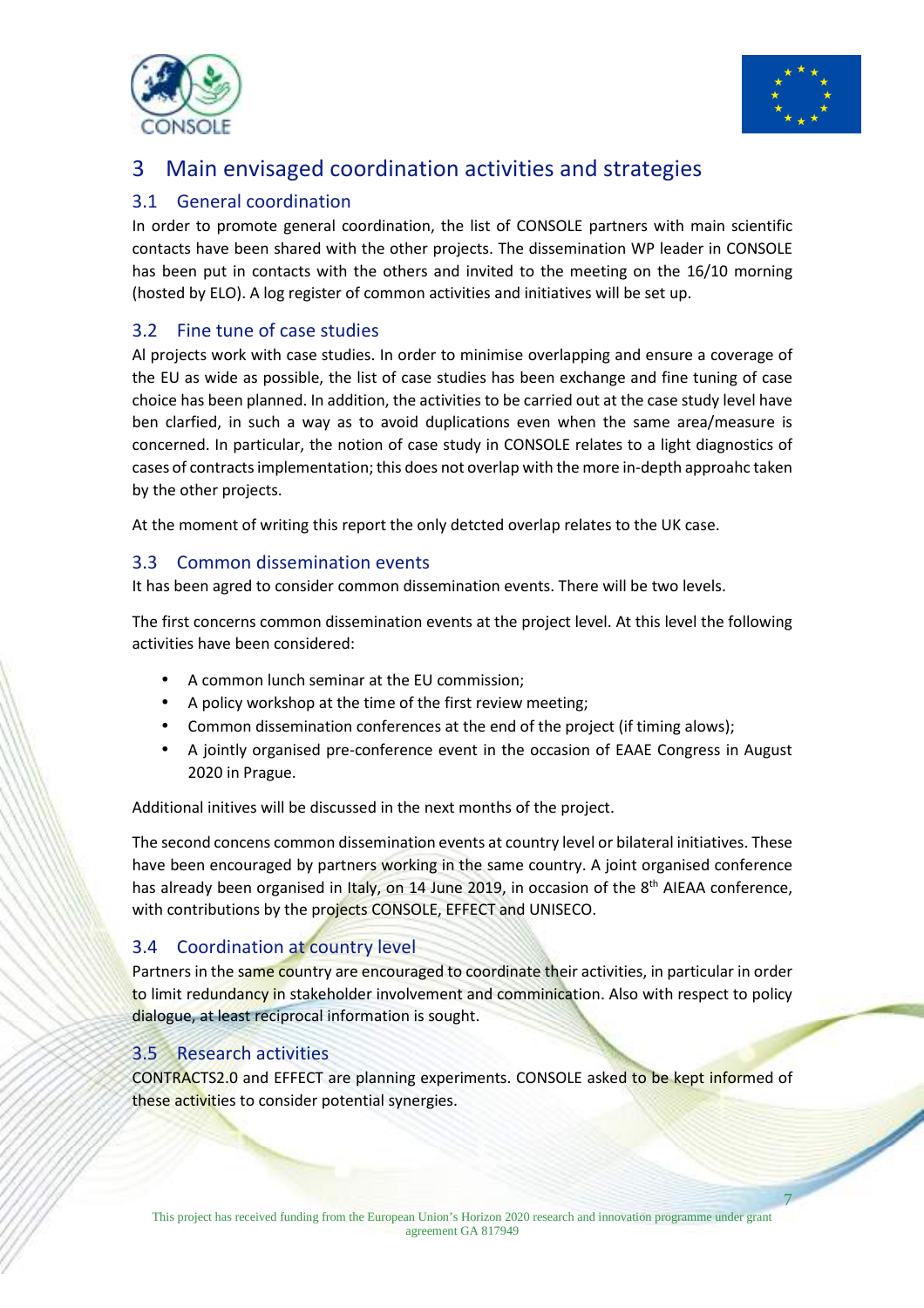



#### 3.6 Invitation to project events and workshops

The projects agreed to invite a representative of the other projects at the planned stakeholder events and other open activities. It may be expcted that each one will participate at their own cost.

#### 3.7 Info about deliverables

Each project will inform the partners when a deliverble is released. Considering also the different timing, it is espcted that this will reduce overlapping on preliminary activities (literature, etc.).

#### 3.8 Interlinked social media strategy

As soon as social media are establshed, it is agreed that they will follow each other and disseminate relevant news and events.

#### 3.9 Joint special issue for a scientific journal

The collaboration on a joint special issue for a scientific journal has been considered. It is agreed that there is potentially scope and synergies for such kind of initiative, but a more detailed discussion has been postponed to a later stage, when it will be clearer what kind of results will arise by the projects.

## 4 Synergies with other projects

In addition to the activities described in the previous paragraphs, CONSOLE is interested in creating synergies with the following projects:

- LIFE Land Is for Ever: http://landisforever.eu
- UNISECO: https://uniseco-project.eu

## 5 Conclusion and to do's

The implementation of the above actions will be monitored during the life of the project and modification/adaptation will be considered depending on opportunities and delivery of scientific results. Also timing of project activities will be monitored.

Activities will be discussed and closely coordinated with the support of the project officer and of the policy officer, as well as in every project meeting and with regular updates by e-mail.

Record will be taken of activities carried out during the life of the project.

A finale deliverable D7.3 Report on clustering with other projects - final, illustrating all actions taken, will be delivered by month 36.